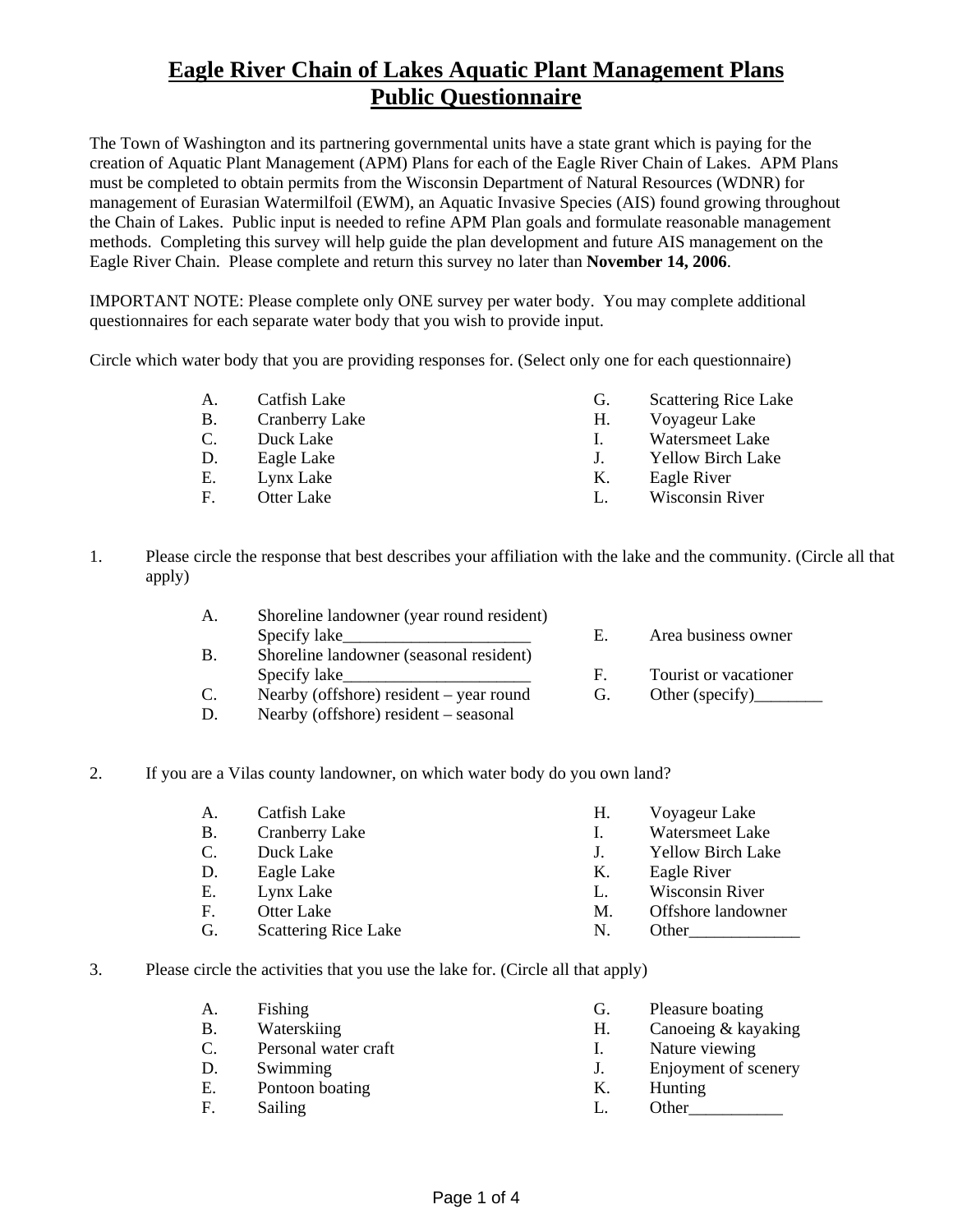4. Please rank the 4 activities that are most enjoyable or important to you on the lake. Write a 1 for the most important and a 4 for your fourth choice.

| Fishing              | Pleasure boating                            |
|----------------------|---------------------------------------------|
| _Waterskiing         | $\textcolor{red}{\sim}$ Canoeing & kayaking |
| Personal water craft | Nature viewing                              |
| Swimming             | __Enjoyment of scenery                      |
| Pontoon boating      | Hunting                                     |
| Sailing              | Other                                       |

- 5. Please circle the statement that best describes how often you recreate on the lake during the summer. (between Memorial day and Labor day)
	- A.  $1 2 \text{ days/month}$
	- B. 3 9 days/month
	- C. 10 days or greater / month
- 6. Overall, how would you rate your experiences on the lake? (Please select only one)

| Very enjoyable | Not too enjoyable    |
|----------------|----------------------|
| Enjoyable      | Not at all enjoyable |

7. From the list below, please rank your top 4 lake concerns. Write a 1 for your primary concern and a 4 to indicate your fourth concern.

| Water quality / pollution      | __Algae growth                 |
|--------------------------------|--------------------------------|
| Shoreline vegetation removal   | Aquatic Invasive Species (AIS) |
| Erosion                        | Boat traffic                   |
| Excessive aquatic plant growth | Safety                         |
| Fish habitat                   | Fish populations (explain      |
| Other                          |                                |

8. Considering the lake issues in the question above, please provide an overall lake quality evaluation. (Please circle only one)

| $\mathbf{A}$ | Excellent | Fair |
|--------------|-----------|------|
| <b>B</b> .   | Good      | Poor |

9. How often, if at all, does aquatic plant growth negatively affect your use of the lake? (Please circle only one)

| А. | Always           | Rarely |
|----|------------------|--------|
| B. | Most of the time | Never  |
| С. | Sometimes        |        |

10. Do you believe that aquatic plant management is needed on the lake you use? (Please circle only one)

A. Yes B. No C. Unsure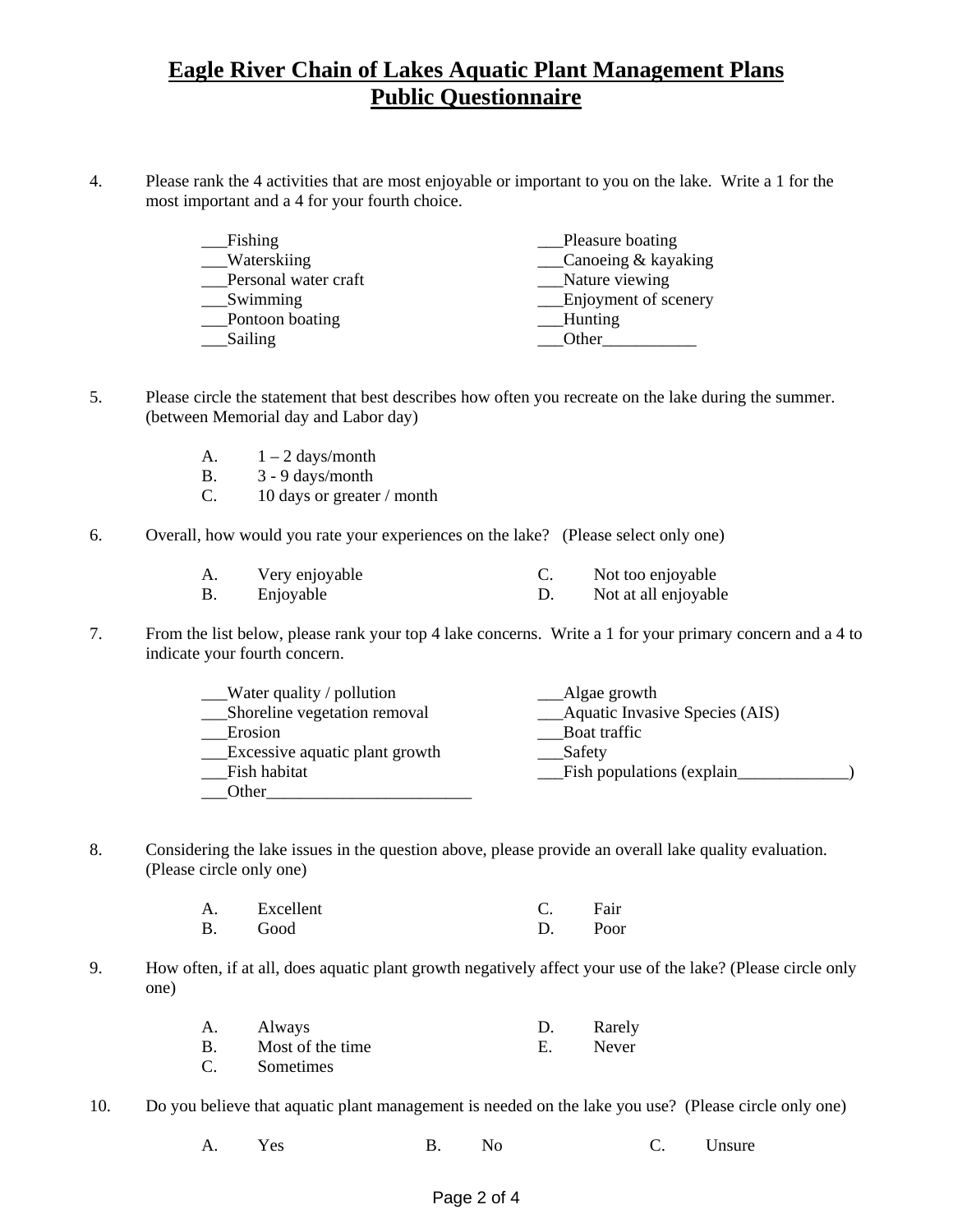- 11. Aquatic plant management varies depending on a lake's Aquatic Invasive Species (AIS) problems, the lake users' tolerance for a particular level of AIS, acceptability of a particular management alternative, and management costs. Considering your answers to the above two questions, please circle what you would consider an acceptable level of AIS control. (Please select only one)
	- A. Do nothing B. Manage problem areas C. Aggressive lake wide management
- 12. If you are a shoreland landowner, please check the choice below that best describes what, if any, as an individual you would be willing to pay for the level of control you described in the question above. (Please select only one)

| No individual contribution | \$100 to \$500/year     |
|----------------------------|-------------------------|
| Less than $$100$ /year     | Greater than \$500/year |

- 13. Education is a fundamental component of Aquatic Plant Management (APM) planning projects to determine the public's current knowledge about Aquatic Invasive Species (AIS) issues. Knowing this, please use the following scale to rank your understanding of the AIS topics listed below. (For example if you have little or no knowledge about methods of AIS transport, place a 4 next to that choice)
	- Scale 1. Very good knowledge of subject
		- 2. Good knowledge of subject
		- 3. Limited knowledge of subject
		- 4. No knowledge of subject

| __AIS present in Vilas County | Methods of AIS control           |
|-------------------------------|----------------------------------|
| Methods of AIS transport      | Effects of AIS on recreation     |
| Effects of AIS on ecosystem   | Long term results of AIS control |
| Methods of AIS prevention     |                                  |

- 14. There are several methods used to manage AIS, each of which has specific benefits and drawbacks which will later be presented in the APM Plans. Using the following scale, please rank the listed APM control techniques. (For example if you have no opinion about a particular technique, please place a 3 next to that item)
	- Scale 1. Support use of this management technique
		- 2. Do not support use of this management technique
		- 3. No opinion

| Do nothing              | Biological controls (weevils) |
|-------------------------|-------------------------------|
| Hand pulling and raking | Aquatic herbicides            |
| Mechanical harvesting   |                               |

- 15. There are several opportunities for citizens to become actively involved in important roles during APM Plan implementation. From the list below, please identify which activities, if any, you would be interested in helping with. (Select all that apply)
	- A. Lake AIS monitor D. Grant writing
	- B. Water quality monitor E. Do not wish to volunteer
	- C. Watercraft inspection at boat landings